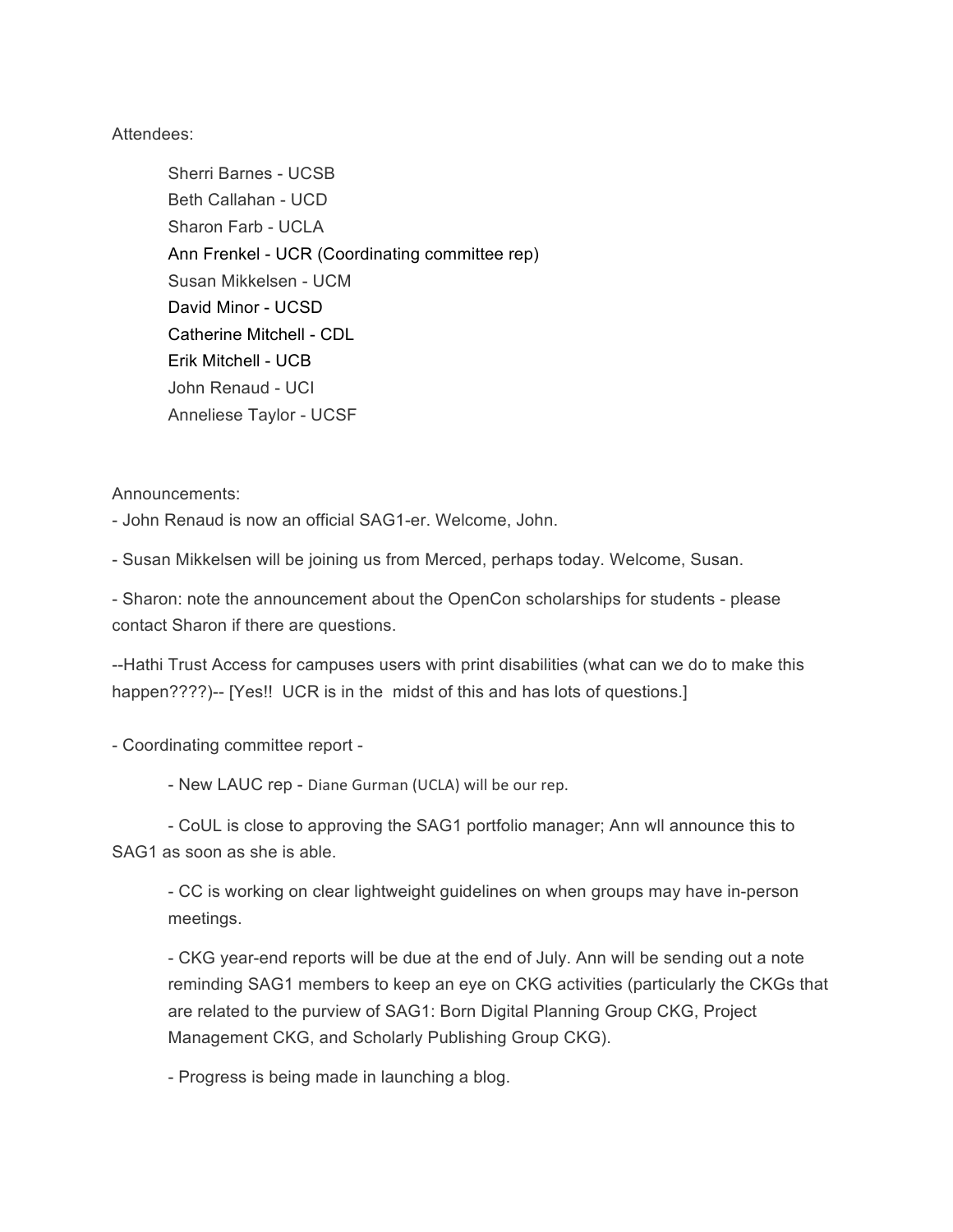Discussion topics:

- 1. Update on the Knowledge Unlatched pilot group
	- a. ALA anyone going to KU event? Sherri is. Feel free to send her any questions or comments that you'd like to pass along.
	- b. We're expecting CLS to request campus contacts for KU so please be thinking about this in advance of the email.

c. Question: do we need individual campus reps, or is it more relevant to have a UC-wide rep? This is still under discussion within the group.

- 2. Update on Transformative Publishing Models Review Team Charge
	- a. Group membership is finalized, with Anneliese being our rep.
	- b. Charge being adjusted for timing. They are looking at the charge again in general to make sure that it's as up to date as possible. They will start in Sep looking at the business that have been proposed and then make recommendations on them based on the revised charge.
- 3. Update on the OA Fund Assessment group
	- a. We're waiting for the analysis of the campus surveys that were submitted earlier this month (on May 5). Updates? A report will be disseminated in July, after campuses that contributed information have a chance to review and comment. Jackie Wilson of the assessment team sent a preliminary report of survey results to the CoUL and the SP CKG. It included a summary of the number of unique fund applicants by status, and the number of articles by campus.. The final report will be sent to SAG1 and CLS in mid-July.
- 4. OSC Update
	- a. kick-off meeting scheduled 7/14 in Oakland
	- b. agenda
	- c. membership includes Sharon Farb, Mitchell Brown, Roberto Manduchi chair of UCOLASC
- 5. OA Policy implementation update
	- a. 6-month report submitted (and shared with SAG1)
	- b. Symplectic Elements UI analysis
	- c. Roll-out; early adopters if there are good faculty at the pilot campuses for this